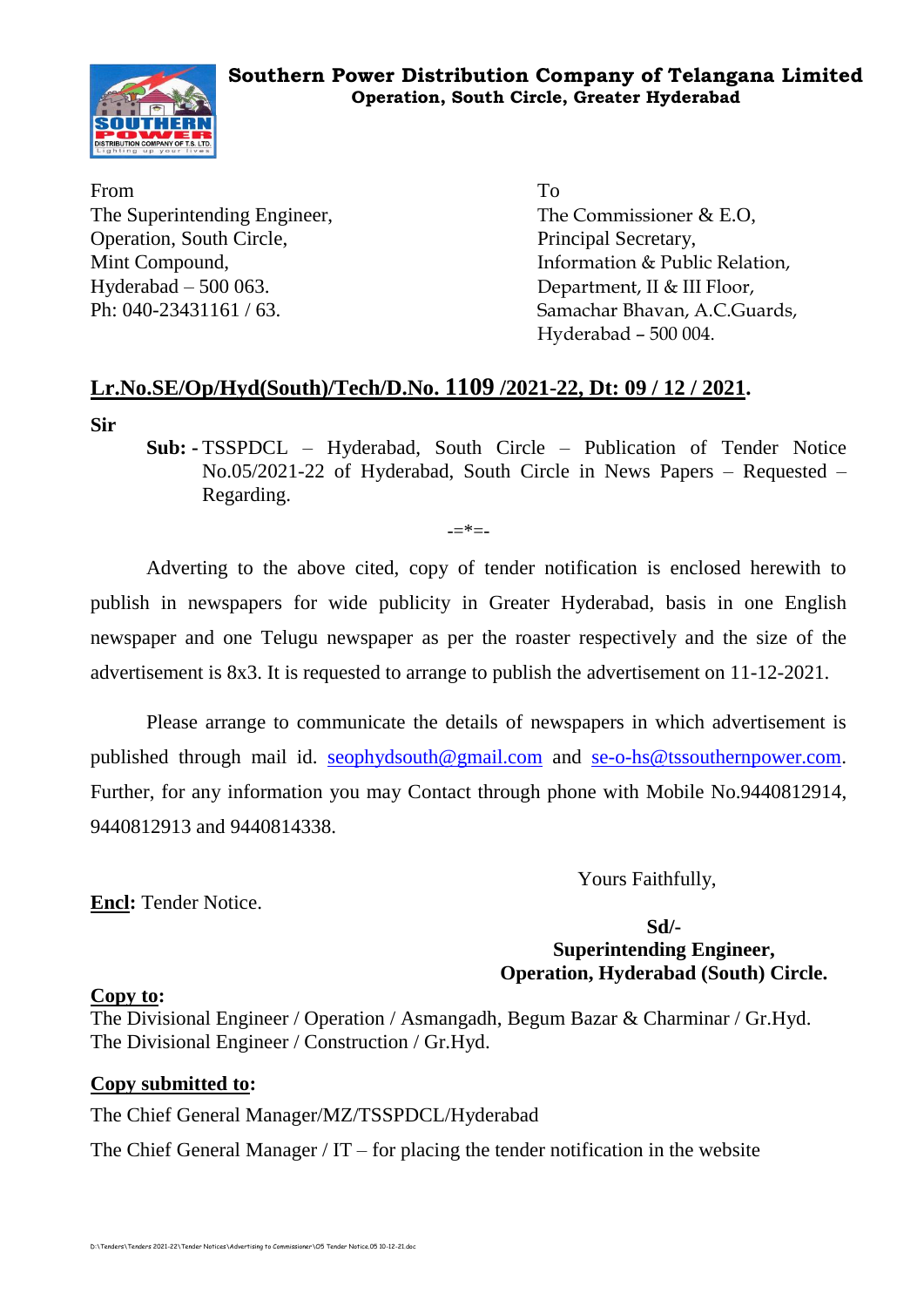

# **Tender Notice No.05/2021-22**

Sealed tenders are invited from eligible contractors having relevant experience for (1) Extension of HT Supply to M/S.Principal Telangana Social Welfare Residential School (Girls) at SY.No:266/1, TS.No.8, Ward-261, Block-F, Bandlaguda, Khalsa Village for a CMD of 500KVA with connected load of 500KW under HT Cat-II in Falaknuma Section of Falaknuma Sub-Division of Charminar Division under Capital works (2) Laying of 11KV 3x185sqmm XLPE UG Cable from IDBI bank DTR to Charminar Bus stand RMU for interlinking between 11KV Panjeshah and 11KV Asra Hospital feeder emanating from 33/11KV Panjeshah Sub Station in CBD / Charminar in Charminar Division (3) Erection of 0.54KM new 11KV line from existing 1No. idle breaker available at 33/11KV Koti Womens College SS for bifurcation of existing 11KV Ganesh Temple feeder emanating from 33/11KV Koti Womens College SS in Troop Bazar Sub-Division of Begum Bazar Division of under T&D improvement works. Any further details in this regard can be obtained from TSSPDCL website [www.tssouthernpower.com.](http://www.tssouthernpower.com/)

> Sd/- **Superintending Engineer, Operation, South Circle, Greater Hyderabad.**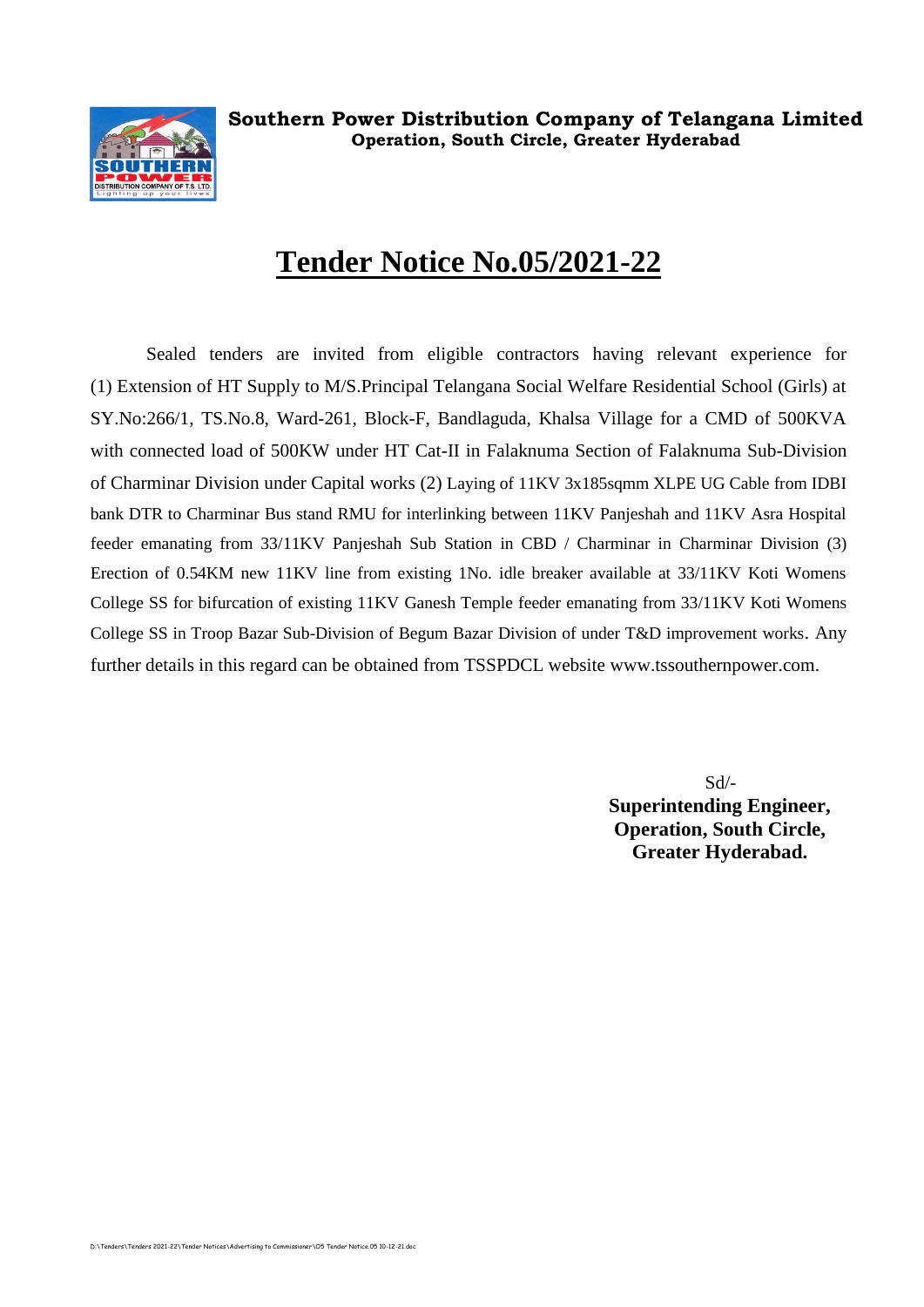

## **Tender Notice No. 05 / 2021-22 (Paper Notification)**

Sealed tenders are invited from eligible contractors having relevant experience for (1) Ext of HT Supply to M/S.Principal Telangana Social Welfare Residential School (Girls) under HT Cat-II in Falaknuma Section (2) Lay of 11KV 3x185sqmm XLPE UG Cable from IDBI Bank DTR to Charminar Bus Stand (3) Er of 0.54KM new 11KV line from existing 1No. idle breaker available at 33/11KV Koti Womens College SS for bifurcation of existing 11KV Ganesh Temple feeder. Any further details in this regard can be obtained from TSSPDCL website [www.tssouthernpower.com.](http://www.tssouthernpower.com/)

> Sd/- **Superintending Engineer, Operation, South Circle, Greater Hyderabad.**